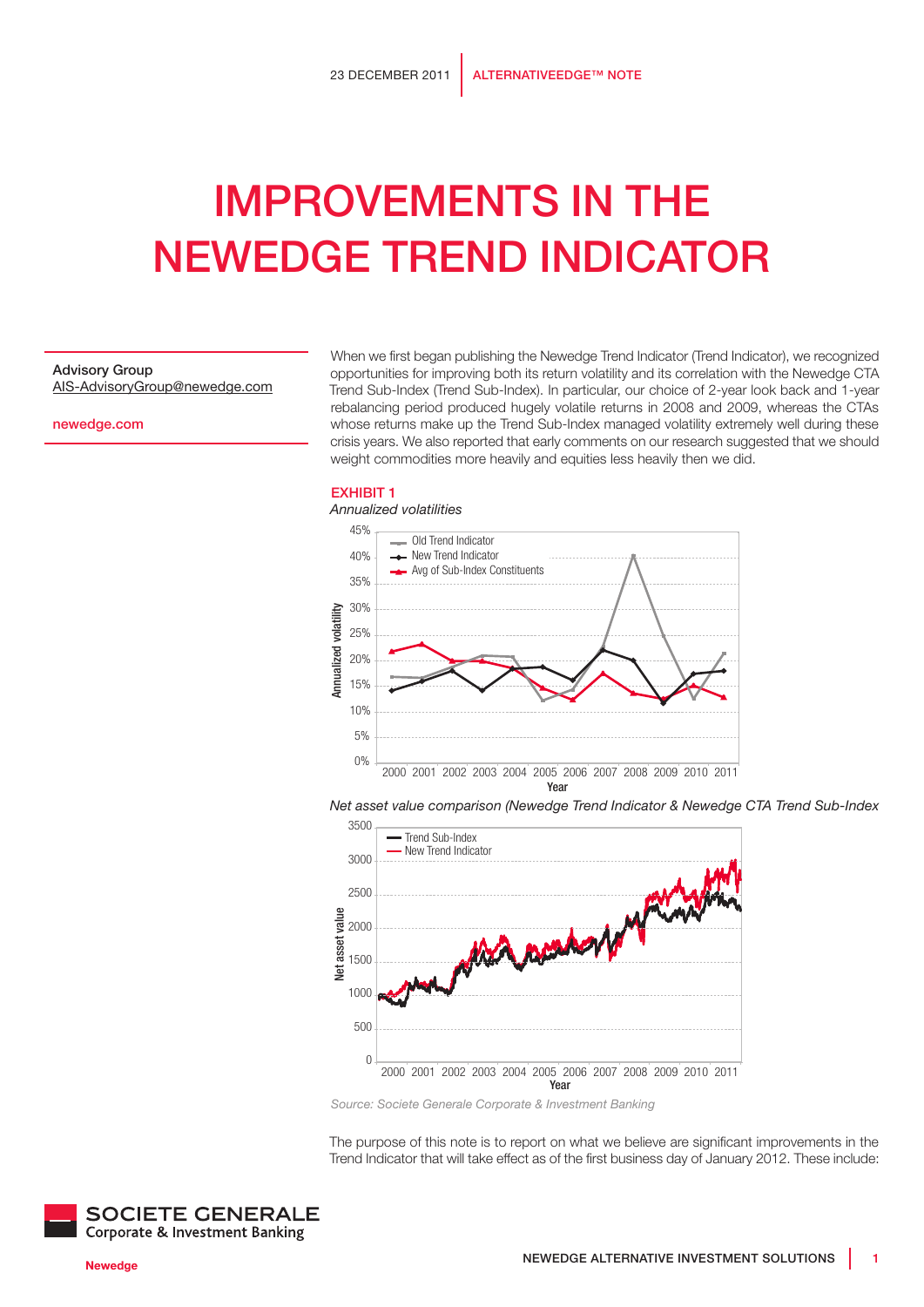- p A shortening of both the look back periods for estimating volatilities and correlations as well as the time between rebalancings
- A change in sector risk allocations to 30% for currencies, 30% for interest rates, 25% for commodities (up from 10%), and 15% for equities (down from 30%)
- A switch to correlation estimates based on profit/loss series in place of price series for the purposes of constructing the overall portfolio
- Eliminating the signal buffer that we used to discourage spurious trading when the short-term moving average crossed the longterm moving average

Of the four changes, reducing the look back and rebalancing periods contributed the most to controlling volatility and improving correlations. The reallocation of sector weights did not affect correlations much but helps to align the construction of the indicator more closely with the risk allocation practices of the industry. The third change rectifies a theoretical flaw in the original work, and the fourth eliminates what proved to be unnecessary caution and, as it turned out, unnecessary drag on the performance of the index.

While we provide a more detailed evaluation of the effects of these revisions on the behavior of the Trend Indicator, the upper panel of Exhibit 1 shows that the new Trend Indicator exhibits return volatilities that are more in line with the 15% target that we try to achieve. And the lower panel of Exhibit 1 shows that the new Trend Indicator tracks the Trend Sub-Index very well throughout the entire period.

# Lookback periods and rebalancing frequencies

Even when we published the original research, we knew we had a problem with the volatility look back period and with the rebalancing frequency. Our choice of a 2-year look back period that ended on the last day of August, combined with a 1-year rebalancing that would take effect on the first day of October, meant that our portfolio contained positions that were far too large in light of the volatility that we experienced at the end of 2008 and through much of 2009. The result was an annualized return volatility of more than 40% for 2008 and nearly 25% for 2009. If one considers that most of the volatility in 2008 came in the fourth quarter, the Trend Indicator's return volatilities for these three months were over 70% annualized. In contrast, the average volatility for CTAs in the Trend Sub-Index was less than 15%, which speaks volumes about their ability to control return volatility in the face of great financial uncertainty.

To improve the Trend Indicator's volatility behavior, we have done two things. One is to shorten up the look back period. To estimate the volatilities we use to construct the portfolio, we use daily data and look back three months using an exponential decay factor of 0.97 per business day. This is an approach that one finds off the rack in *RiskMetrics*. It also seems to strike a reasonable balance between volatility errors – that is, the difference between the Trend Indicator's realized volatilities and the target value of 15% – and transactions costs. As shown in Exhibit 2, the transactions costs incurred by the model increase as one decreases the decay factor. Also, once one reduces the decay factor to values less than 0.95, the volatility errors rise as well. So a value of 0.97 seems like a reasonable compromise.

To estimate correlations, we use weekly data and look back one year using an exponential decay factor of 0.97 per week. While it is possible to get reliable volatility information from daily price changes, one must use longer periods when estimating correlations because futures markets close at different times of the day. We have settled on weekly data, which do a good job of eliminating the problem of nonsynchronous prices. We use 52 weeks to provide us with a healthy sample size. The exponential decay scheme serves to place greater weight on more recent observations.

#### Exhibit 2





*Source: Societe Generale Corporate & Investment Banking*

The second is to shorten the rebalancing period to one month with new portfolios applied as of the end of the first business day of each calendar month. In practice, this means that we are using closing prices through the end of each month to estimate volatilities and correlations and rescaling the portfolio using closing prices as of the end of the first business day of the next month. As a result, the Trend Indicator's returns for each month reflect the previous month's positions for one business day and the new positions for the remaining business days.

Our decision to rebalance monthly is somewhat arbitrary, but is intended to strike a balance between reducing our volatility errors and increasing transactions costs. As shown in Exhibit 3, transactions costs as a percent of portfolio value increase steadily as one increases the rebalancing frequency. But in our work, we find a relatively large drop in volatility error when we go from rebalancing every three months to every two months. There is a further, and smaller, drop in volatility error when we go to monthly rebalancing. And, while it appears that we could reduce the volatility error even more by going to bi-weekly rebalancing, we stopped at monthly because it accords with the common practice of monthly liquidity for funds based on month-end values.

#### **EXHIBIT 3**





*Source: Societe Generale Corporate & Investment Banking*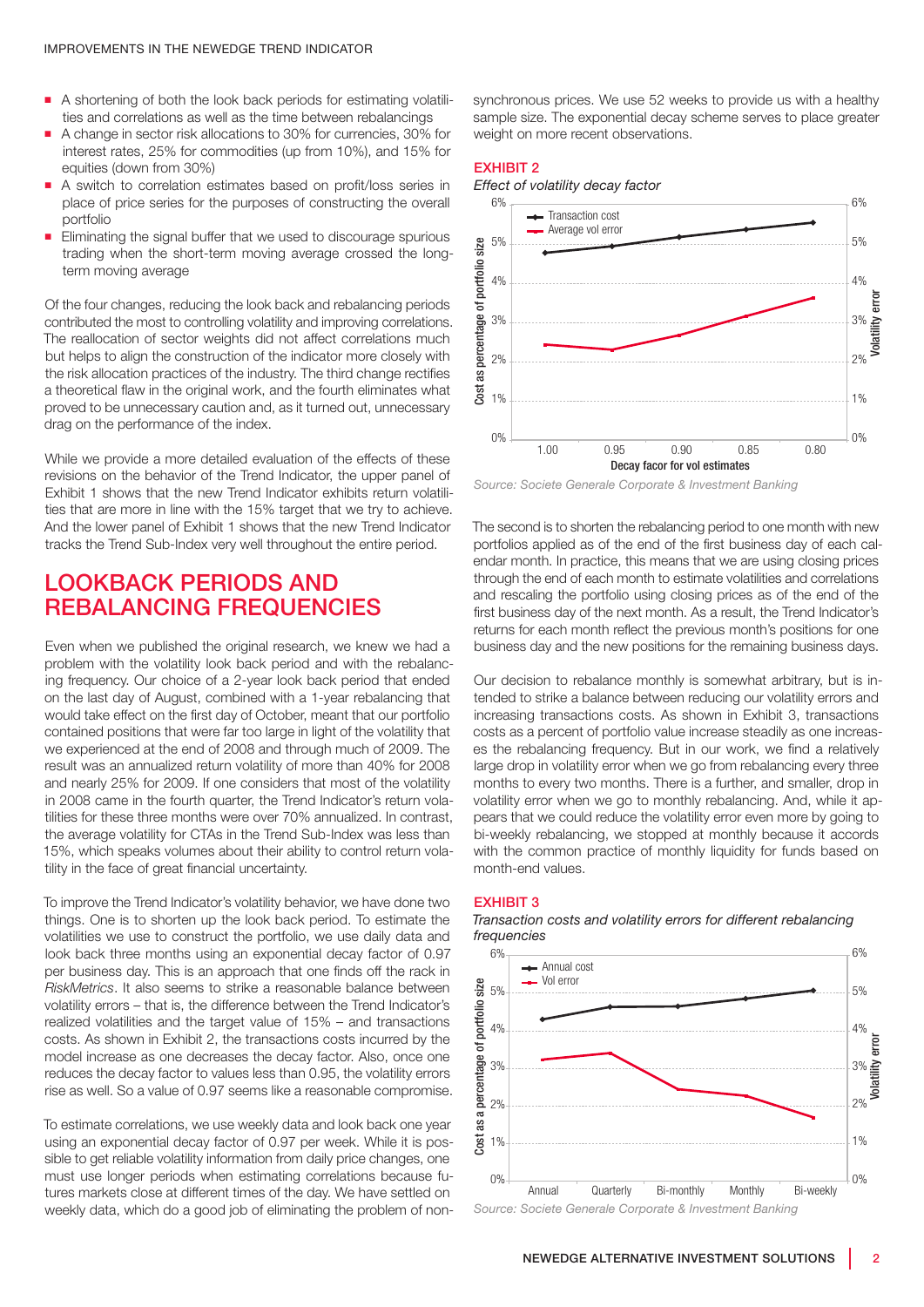As shown in Exhibit 1, the new look back periods combined with monthly rebalancing produced return volatilities that are much more in line with our target volatility of 15%. The fact that this approach produced return volatilities that were actually greater than 15% most of the time presents us with a research challenge that we may tackle in the next round of work. Within the operating guidelines we have adopted for calculating the Trend Indicator's returns – fixed risk allocations to various sectors and always in with no stops – it is impossible for us to avoid unexpectedly sharp spikes in volatility. Also, distributions of return volatilities are not symmetrical, but are skewed to the high side. For now, though, we think the new estimation and rebalancing approach promise to produce reasonable results.

## Sector weights

In our original work, we allocated risk across four broad sectors – equities, interest rates, currencies, and commodities – allocating 30% to each of the financial sectors and 10% to commodities. Our reasoning was that commodities were less deep and liquid than the financial sectors and that a smaller allocation would make sense for a \$2 billion portfolio with a target return volatility of 15%.

The conversations with managers and investors that followed the publication of *Two benchmarks for momentum trading* suggested that our allocation to commodities was lower than what one found in the industry, and that our allocation to equities was higher. Our interest rate and currency allocations prompted no special comments or criticisms.

For the new version of the Trend Indicator, we have chosen to increase the risk allocation for commodities from 10% to 25% and to decrease the risk allocation for equities from 30% to 15%. We have left the risk allocations for interest rates and currencies unchanged at 30%.

To shed some practical light on the importance of risk allocations, we compare the correlations of the Trend Indicator's returns with those of the Trend Sub-Index using both the original (old) and new sector weights with the new look back and rebalancing procedures. As shown in Exhibit 4, the correlations are higher, if only slightly, from 2007 through 2011. Before 2007, the results are mixed, with the correlation higher in some cases and lower in others. And in no case, was the difference very large.

#### Exhibit 4

*Correlation to Newedge CTA Trend Sub-Index (new v. old sector weights)*



*Source: Societe Generale Corporate & Investment Banking*

Overall, as shown in Exhibit 5, we find that the new Trend Indicator's returns are more highly correlated with those of the Trend Sub-Index for most of the years since the inception of both indexes in 2000. Also, as shown in Exhibit 6, our correlation cluster analysis for 2011 through the end of November, shows that the new Trend Indicator appears in the large cluster with the nine CTAs whose returns make up the Trend Sub-Index.

#### **EXHIBIT 5**

#### *Correlation to Newedge CTA Trend Sub-Index (new v. old methodology)*



*Source: Societe Generale Corporate & Investment Banking*

## Correlations of profits and losses in lieu of correlations of prices

We have chosen this version of the Trend Indicator to correct a theoretical problem, even though the correction has a comparatively small practical effect on return correlations.

The theoretical problem is simply this. When constructing the Trend Indicator's portfolios, our objective is to assign a target amount of risk to each of four broad sectors. To do this, we use estimates of both volatilities and correlations. Until now, however, we estimated correlations of changes in contract values converted to dollars, which would be correct for a long-only portfolio – that is, for a dollar based trader who is always and only long each of the contracts and who sweeps daily gains and losses back into dollars on a daily basis. Instead, we should have been using correlations of gains and losses for a trader who may be short some markets while long others depending on the signals generated by a moving average model.

The distinction is subtle and is illustrated in Exhibit 7. If price changes – and as a result, contract value changes – in two markets are positively correlated, the same moving average model applied to both series will tend to be long at the same time or short at the same time. On the other hand, if price changes in two markets are negatively correlated, the same moving average model applied to both series will tend to be long in one market and short in the other. This relationship is captured by this relationship

$$
\rho_{L/S} = \frac{4}{\pi} \cdot \arctan\left(\sqrt{\frac{1+\rho}{1-\rho}}\right) - 1
$$

in which  $\rho$  is the correlation of price changes and  $\rho_{LS}$  is the correlation of the trader's long and short (L/S) positions in the two markets.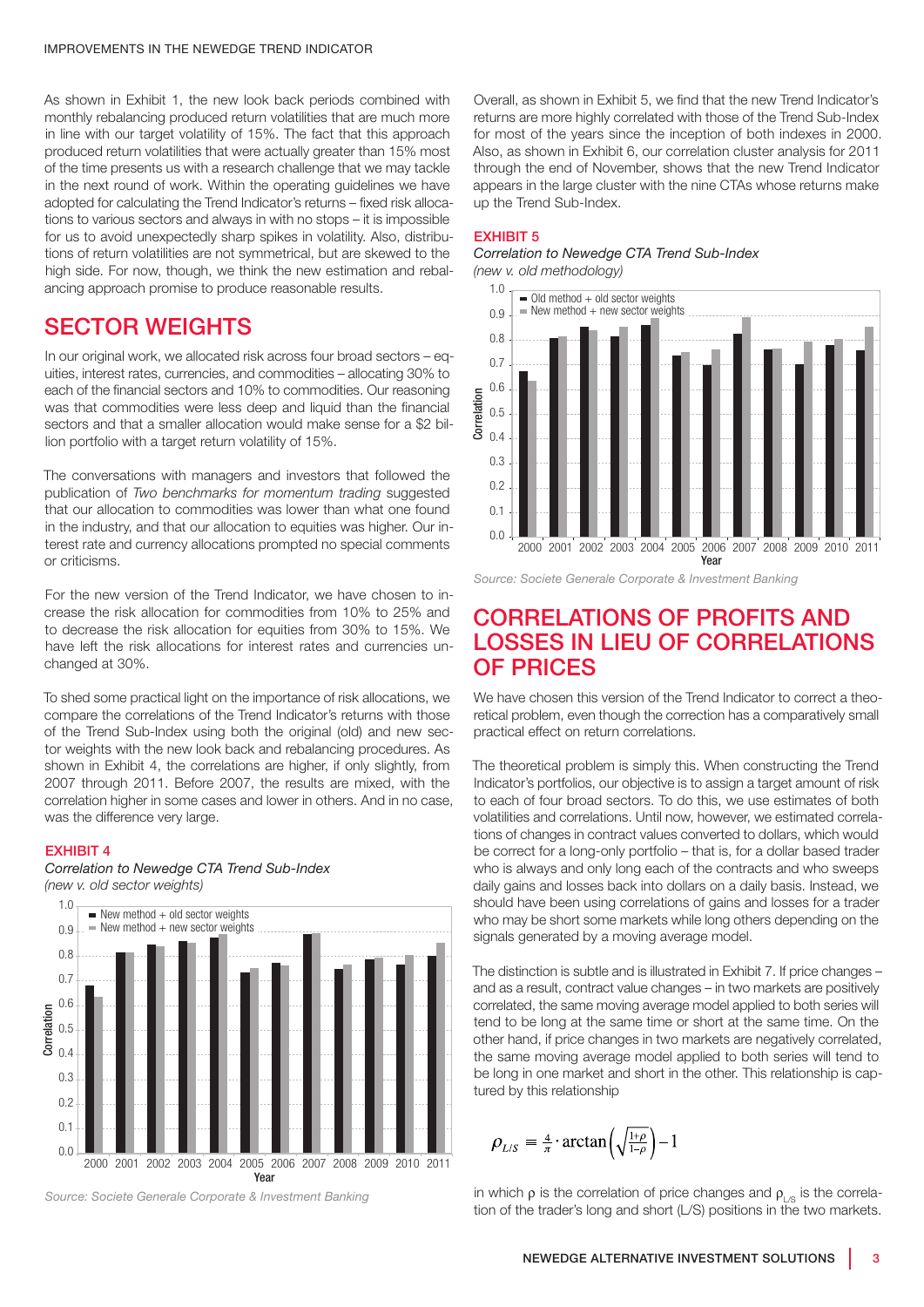#### EXHIBIT 6

*Correlation cluster results of daily returns for the 2011 Newedge CTA Index constituents*

|                 |                                          |      | Correlation    |      |      |      |               |         |         |      |         |      |      |      |      |      |      |         |              |         |         |      |
|-----------------|------------------------------------------|------|----------------|------|------|------|---------------|---------|---------|------|---------|------|------|------|------|------|------|---------|--------------|---------|---------|------|
| Designation CTA |                                          |      | $\overline{2}$ | 3    | 4    | 5    | 6             |         | 8       | 9    | 10      |      | 12   | 13   | 14   | 15   | 16   | 17      | 18           | 19      | 20      | 21   |
| <b>TF</b>       | 1 Altis Partners (GFP Composite)         | 1.00 | 0.66           | 0.64 | 0.76 | 0.49 | 0.49          | 0.73    | 0.69    | 0.45 | 0.73    | 0.57 | 0.71 | 0.58 | 0.30 | 0.23 | 0.26 | 0.29    | 0.03         | 0.22    | 0.29    | 0.21 |
| TF              | 2 Aspect Capital (Div. Fund)             | 0.66 | 1.00           | 0.85 | 0.87 | 0.59 | 0.62          | 0.79    | 0.82    | 0.67 | 0.75    | 0.76 | 0.90 | 0.80 | 0.48 | 0.27 | 0.41 | 0.30    | 0.16         | 0.28    | 0.30    | 0.32 |
| TF              | 3 Brummer & Partners (Lynx)              | 0.64 | 0.85           | 1.00 | 0.82 | 0.62 | $0.6^{\circ}$ | 0.80    | 0.77    | 0.61 | 0.68    | 0.74 | 0.85 | 0.80 | 0.51 | 0.34 | 0.36 | 0.26    | 0.30         | 0.29    | 0.32    | 0.45 |
| TF              | 4 Campbell & Co. (FME - Large)           | 0.76 | 0.87           | 0.82 | 1.00 | 0.55 | 0.57          | 0.87    | 0.85    | 0.60 | 0.82    | 0.78 | 0.86 | 0.72 | 0.46 | 0.32 | 0.32 | 0.30    | 0.03         | 0.22    | 0.26    | 0.34 |
|                 | 5 FX Concepts (Global Currency)          | 0.49 | 0.59           | 0.62 | 0.55 | 1.00 | 0.90          | 0.60    | 0.62    | 0.57 | 0.56    | 0.54 | 0.54 | 0.48 | 0.26 | 0.24 | 0.18 | 0.43    | 0.09         | 0.19    | 0.32    | 0.29 |
|                 | 6 FX Concepts (Multi-Strategy)           | 0.49 | 0.62           | 0.61 | 0.57 | 0.90 | 1.00          | 0.64    | 0.66    | 0.60 | 0.61    | 0.58 | 0.57 | 0.52 | 0.33 | 0.33 | 0.17 | 0.42    | 0.07         | 0.12    | 0.30    | 0.28 |
| TF              | 7 Graham Cap'l Mgmt. (K4)                | 0.73 | 0.79           | 0.80 | 0.87 | 0.60 | 0.64          | 1.00    | 0.88    | 0.53 | 0.85    | 0.81 | 0.84 | 0.69 | 0.48 | 0.42 | 0.30 | 0.35    | $-0.03$ 0.22 |         | 0.31    | 0.26 |
| <b>TF</b>       | 8 Millburn Capital (Diversified)         | 0.69 | 0.82           | 0.77 | 0.85 | 0.62 | 0.66          | 0.88    | 1.00    | 0.59 | 0.84    | 0.76 | 0.90 | 0.71 | 0.39 | 0.37 | 0.30 | 0.39    | $-0.07$      | 0.16    | 0.31    | 0.25 |
|                 | 9 Skandinaviska Enskilda (SEB Asset Sel) | 0.45 | 0.67           | 0.61 | 0.60 | 0.57 | 0.60          | 0.53    | 0.59    | 1.00 | 0.45    | 0.52 | 0.60 | 0.64 | 0.37 | 0.25 | 0.20 | 0.26    | 0.22         | 0.26    | 0.28    | 0.23 |
| <b>TF</b>       | 10 Transtrend (Enhanced Risk USD)        | 0.73 | 0.75           | 0.68 | 0.82 | 0.56 | 0.61          | 0.85    | 0.84    | 0.45 | 1.00    | 0.77 | 0.77 | 0.57 | 0.43 | 0.37 | 0.37 | 0.32    | $-0.10$      | 0.23    | 0.35    | 0.25 |
| <b>TF</b>       | 11 Tudor Tensor Fund Ltd                 | 0.57 | 0.76           | 0.74 | 0.78 | 0.54 | 0.58          | 0.81    | 0.76    | 0.52 | 0.77    | 1.00 | 0.70 | 0.58 | 0.46 | 0.36 | 0.33 | 0.30    | 0.02         | 0.17    | 0.29    | 0.32 |
| <b>TF</b>       | 12 Winton Capital Mgmt. (Diversified)    | 0.71 | 0.90           | 0.85 | 0.86 | 0.54 | 0.57          | 0.84    | 0.90    | 0.60 | 0.77    | 0.70 | 1.00 | 0.83 | 0.46 | 0.33 | 0.34 | 0.30    | 0.09         | 0.24    | 0.32    | 0.26 |
|                 | 13 Newedge Trend Indicator 2.0           | 0.58 | 0.80           | 0.80 | 0.72 | 0.48 | 0.52          | 0.69    | 0.71    | 0.64 | 0.57    | 0.58 | 0.83 | 1.00 | 0.52 | 0.34 | 0.27 | 0.11    | 0.36         | 0.30    | 0.29    | 0.25 |
|                 | 14 IKOS Futures Fund                     | 0.30 | 0.48           | 0.51 | 0.46 | 0.26 | 0.33          | 0.48    | 0.39    | 0.37 | 0.43    | 0.46 | 0.46 | 0.52 | 1.00 | 0.79 | 0.26 | 0.18    | 0.25         | 0.25    | 0.08    | 0.26 |
|                 | 15   IKOS Partners (Currency)            | 0.23 | O 27           | 0.34 | 0.32 | O 24 | 0.33          | O 42    | 0.37    | 0.25 | 0.37    | 0.36 | 0.33 | 0.34 | 0.79 | 1.00 | 0.07 | 0.40    | 010          | 011     | 0.06    | 0.20 |
|                 | 16   QIM (Global Fund)                   | 0.26 | 0.41           | 0.36 | 0.32 | 0.18 | 0.17          | 0.30    | 0.30    | 0.20 | 0.37    | 0.33 | 0.34 | 0.27 | 0.26 | 0.07 | 1.00 | 0.04    | 0.12         | 0.20    | 0.14    | 0.14 |
|                 | 17 Ortus Capital Mgmt. (Currency)        | 0.29 | 0.30           | 0.26 | 0.30 | 0.43 | 0.42          | 0.35    | 0.39    | 0.26 | 0.32    | 0.30 | 0.30 | 0.11 | 0.18 | 0.40 | 0.04 | 1.00    | $-0.15$      | $-0.05$ | 0.02    | 0.13 |
|                 | 18 NuWave Inv. Mgmt. (Combined 2X)       | 0.03 | 0.16           | 0.30 | 0.03 | 0.09 | 0.07          | $-0.03$ | $-0.07$ | 0.22 | $-0.10$ | 0.02 | 0.09 | 0.36 | 0.25 | 0.10 | 0.12 | $-0.15$ | 1.00         | 0.18    | $-0.02$ | 0.16 |
|                 | 19   Mapleridge Capital Corporation      | 0.22 | 0.28           | 0.29 | 0.22 | 0.19 | 0.12          | 0.22    | 0.16    | 0.26 | 0.23    | 0.17 | 0.24 | 0.30 | 0.25 | 0.11 | 0.20 | $-0.05$ | 0.18         | 1.00    | 0.17    | 0.23 |
|                 | 20 Graham Capital (Discretionary 6V)     | 0.29 | 0.30           | 0.32 | 0.26 | 0.32 | 0.30          | 0.31    | 0.31    | 0.28 | 0.35    | 0.29 | 0.32 | 0.29 | 0.08 | 0.06 | 0.14 | 0.02    | $-0.02$ 0.17 |         | 1.00    | 0.17 |
|                 | Boronia Capital (Diversified)            | 0.21 | 0.32           | 0.45 | 0.34 | 0.29 | 0.28          | 0.26    | 0.25    | 0.23 | 0.25    | 0.32 | 0.26 | 0.25 | 0.26 | 0.20 | 0.14 | 0.13    | 0.16         | 0.23    | 0.17    | 1.00 |

*Source: Societe Generale Corporate & Investment Banking*

This relationship is represented in Exhibit 7 by the gray curve that runs from the lower left corner to the upper right corner of the chart. Notice that if  $\rho$  is +1, the trader would always be long in both markets or short in both markets with no exceptions. In contrast, if ρ is -1, the trader would always be short in one market if long in the other, or long in one market if short in the other. If  $\rho$  is 0, then there would be no relationship between long and short positions.

#### **EXHIBIT 7**

*Correlation transformation for a moving average model*





The effect of converting correlations of price changes into correlations of long and short positions is that negative correlations of price changes are converted into positive correlations of gains and losses in those markets for a trader who is moving the same moving average model in both markets. This conversion of negative to positive correlations is captured by this relationship

$$
o_{P/L} = \rho_{L/S} \cdot \rho
$$

and is illustrated by the U-shaped curve in Exhibit 7.

As a practical matter, the effect is small because its influence is felt for negative price correlations that are relatively small. In Exhibit 7, we have overlaid the return correlations produced by a 20/120 mov-

ing average model for our 55 markets for the period 2005 through January 2011. Here we see that negative correlations for changes in contract values ranging from 0.0 to -0.6 resulted in p/l correlations for a moving average trader ranging from -0.2 to +0.4.

When we applied p/l correlations in lieu of price correlations when building the Trend Indicator's portfolios, we found that the effect on return volatilities was mixed – sometimes increasing return volatility and, less often, reducing return volatility.

In the face of these mixed results, we must admit that we have made this change because we think it is the right thing to do. We are building a portfolio of trading models, even if it is the same moving average model applied to 55 different markets, rather than a long-only portfolio. Thus, we have built this version of the Trend Indicator around portfolios based on p/l correlations.

## Buffering the signals from a trend following model

The final change that we have made in this round of research is the elimination of the signal buffer that we have used when applying moving average models. Our intention in using a buffer was to eliminate spurious trading that might be caused by random price fluctuations when the short-term moving average has just crossed the long-term moving average in one direction or the other. In practice, we calculated a running standard deviation of the signal – that is, the fast average less the slow average – and required the signal to be more than +0.1 of this standard deviation greater than zero before the model would change direction from short to long, or more than -0.1 standard deviation less than zero before the model would change direction from long to short.

What we have learned is that this buffer, while it occasionally improved the model's performance, was more often than not a drag on the performance of the model. Exhibit 8 shows how the Trend Indicator would have performed over the period 2000 through November 2011 using buffers ranging on the high end of 0.1 standard deviations to a low end of zero. Overall, the gross return of the Trend Indicator increased from around 15% to 16%. The net return increased by about 0.85%, which suggests that removal of the buffer allowed the model to participate in trades that were profitable enough to more than offset the increase in trading costs.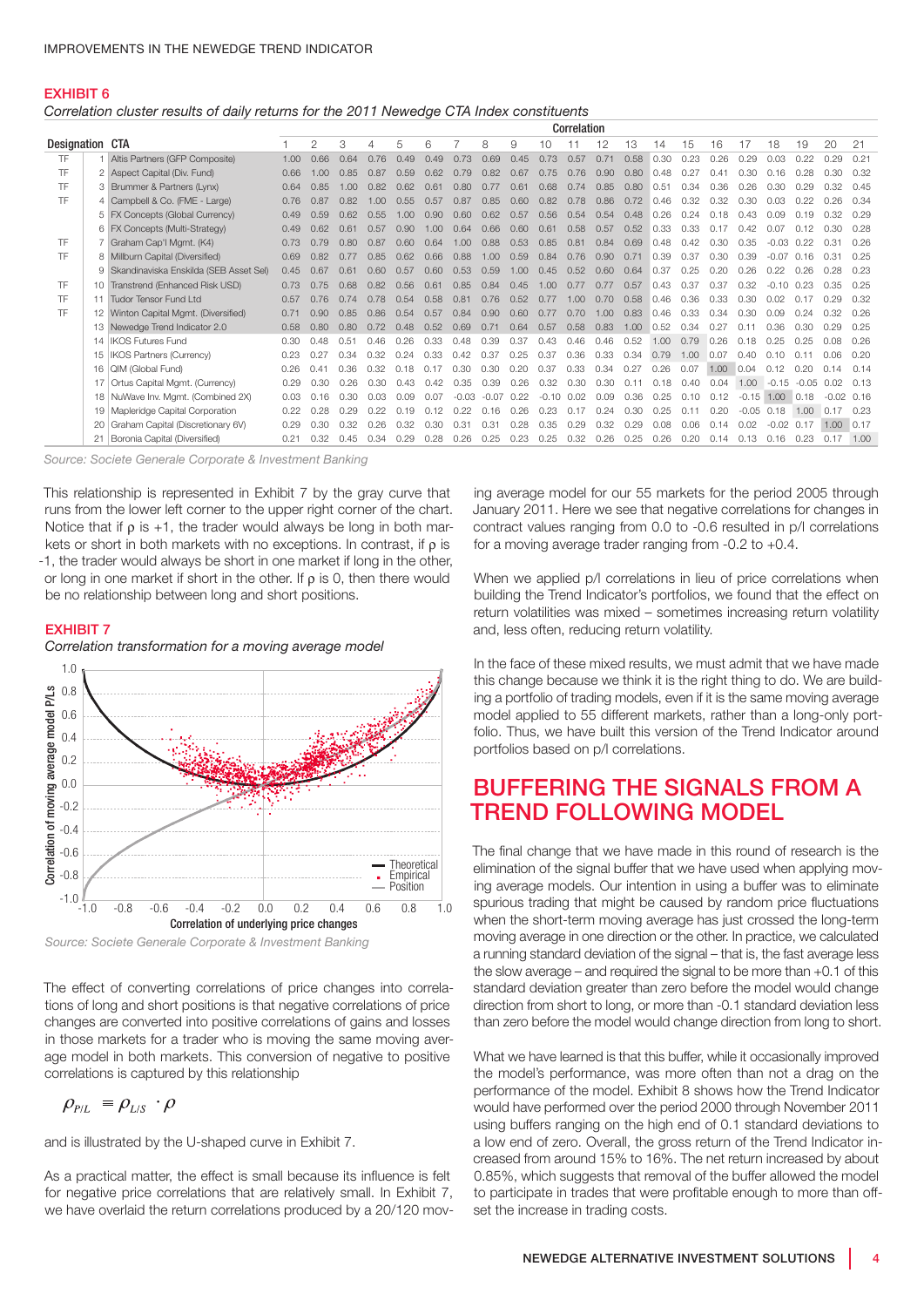#### Exhibit 8

*Trading P/Ls and costs for different model buffer sizes (2000 - 2011)*



# **NEXT STEPS**

The improvements will be implemented live as of the close of business of the first business day of 2012 given closing prices through the last business day of 2011. In addition, we will publish a reconstructed history of the Trend Indicator beginning with January 2000. We believe that the newly minted Trend Indicator will provide a better research tool when looking back and a better indicator when looking forward.

As shown in Exhibit 9, the new version of the Trend Indicator avoids the huge jump in net asset value that occurred in 2008 because of luck combined with unusually high volatility. The new version still shows a sharp increase in late 2008, but nothing quite as dramatic as we experienced with the original version. We also see in Exhibit 10 that the new Trend Indicator tracks the value of the Trend Sub-Index more closely and smoothly.

#### **EXHIBIT 9**

*Net asset value comparison for the old and new Trend Indicator*



*Source: Societe Generale Corporate & Investment Banking*

## Exhibit 10

*Net asset value comparison*

*(Newedge Trend Indicator & Newedge CTA Trend Sub-Index)*



*Source: Societe Generale Corporate & Investment Banking*

This leaves us with two open-ended topics for further research that were mentioned in *Two benchmarks for momentum trading*. These are

- Choice of parameters
- **Blending of two or more models and/or parameter sets**

As before, our guiding principles in this ongoing work to improve the Trend Indicator's performance will be sense and simplicity. We will depart from the basic assumptions used in our research only with the greatest reluctance. Instead, we will focus on innovations that promise substantial improvements in correlation without violating the spirit of this benchmark.